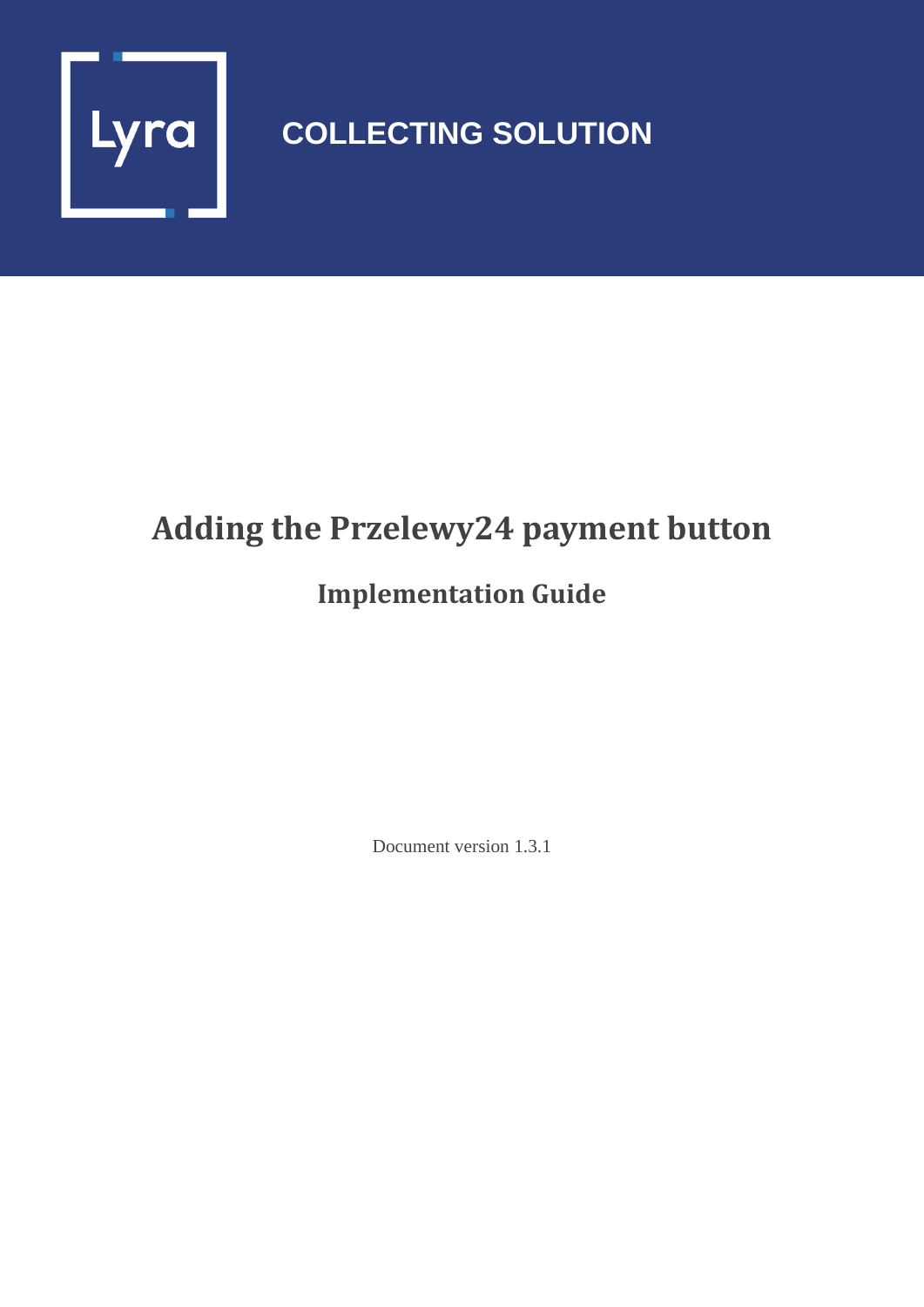## **Contents**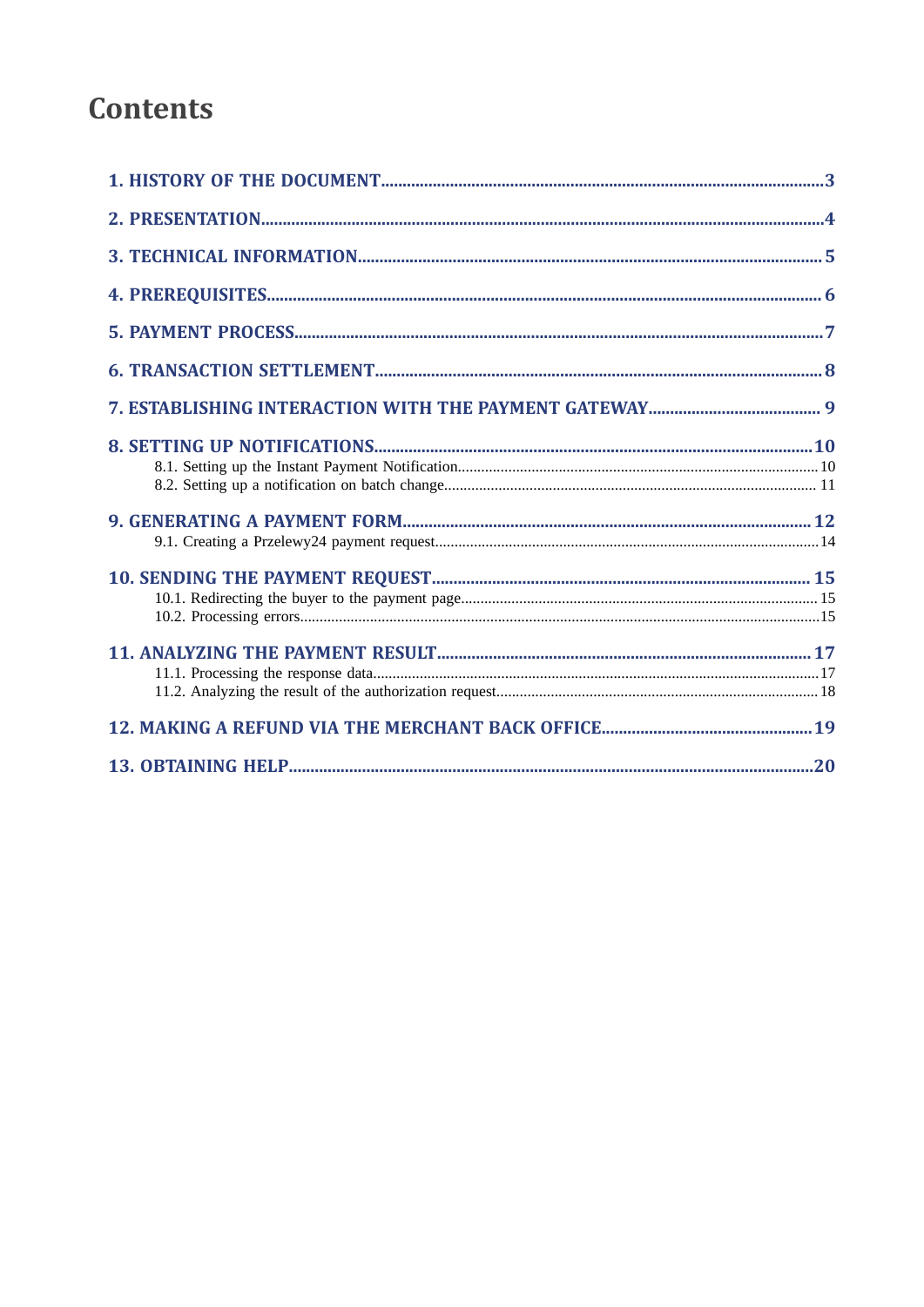# <span id="page-2-0"></span>**1. HISTORY OF THE DOCUMENT**

| <b>Version</b> | <b>Author</b> | <b>Date</b> | <b>Comment</b>                                                                                                                                                         |
|----------------|---------------|-------------|------------------------------------------------------------------------------------------------------------------------------------------------------------------------|
| 1.3.1          | Lyra Collect  | 4/19/2022   | Update of the Presentation chapter.<br>٠<br>Update of the Technical information chapter.<br>٠                                                                          |
| 1.3            | Lyra Collect  | 11/2/2020   | Update of error codes in the <i>Processing errors</i> chapter.<br>٠<br>Update of the Technical information chapter.<br>٠<br>Update of the refund process.<br>$\bullet$ |
| 1.2            | Lyra Collect  | 1/24/2020   | Update of the CAPTURED status description.<br>٠<br>Update of additional information.<br>٠<br>Integration by iframe not supported.<br>٠                                 |
| 1.1            | Lyra Collect  | 9/30/2019   | Update of available operations.                                                                                                                                        |
| 1.0            | Lyra Collect  | 9/19/2019   | Initial version                                                                                                                                                        |

This document and its contents are confidential. It is not legally binding. Any reproduction and / or distribution of all or part of this document or its content to a third party is strictly prohibited or subject to prior written authorization from Lyra Collect. All rights reserved.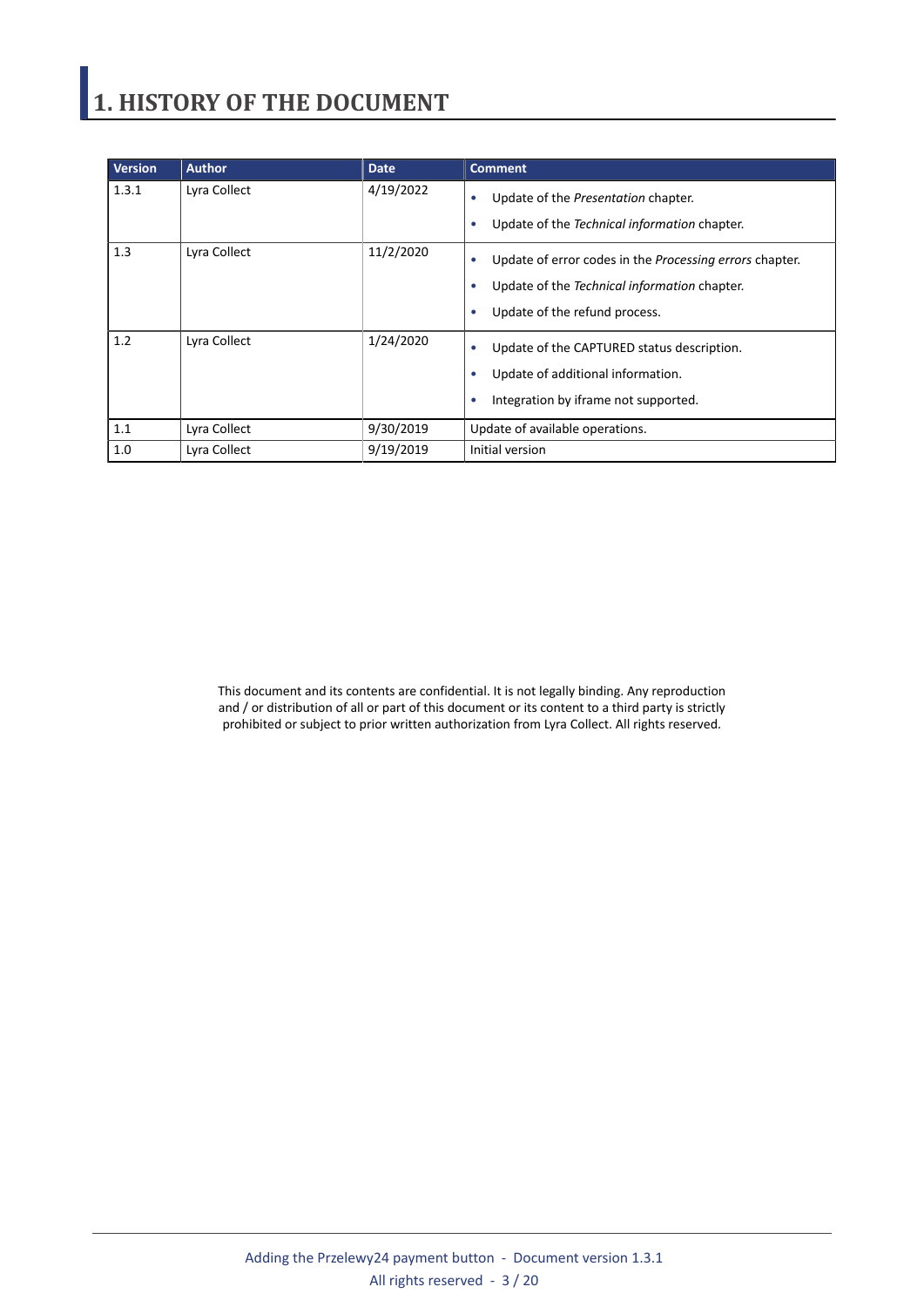# <span id="page-3-0"></span>**2. PRESENTATION**

|                             | Przelewy24 is a payment method used in Poland.                                                                                                                                                                                                                                             |
|-----------------------------|--------------------------------------------------------------------------------------------------------------------------------------------------------------------------------------------------------------------------------------------------------------------------------------------|
|                             | Based on wire transfer, it allows the buyer to be redirected to the secure payment site<br>of his/her bank and thus to transfer the amount to pay to the merchant's account.<br>The merchant receives a real-time confirmation of payment, allowing him to ship the<br>order more quickly. |
| <b>Supported currencies</b> | <b>EUR</b>                                                                                                                                                                                                                                                                                 |
| <b>Supported countries</b>  | Poland                                                                                                                                                                                                                                                                                     |
|                             | Debit is immediate (no capture delay).                                                                                                                                                                                                                                                     |
| <b>Additional</b>           | Transaction validation is automatic (no manual validation).                                                                                                                                                                                                                                |
| information                 | No capture file is sent to the acquirer.                                                                                                                                                                                                                                                   |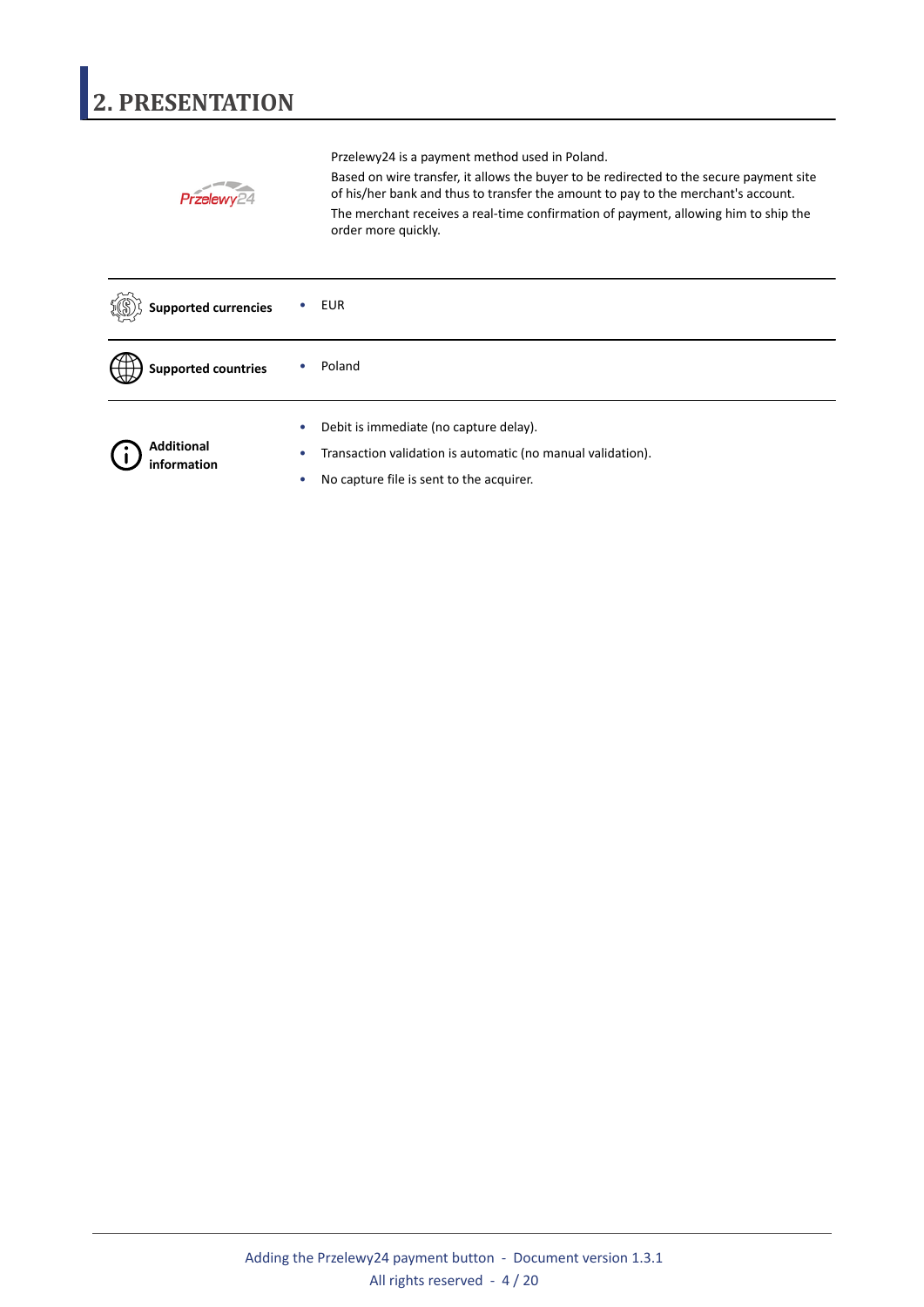## <span id="page-4-0"></span>**3. TECHNICAL INFORMATION**

| Values of the <b>N</b><br><b>Supported currencies</b><br>vads card brand field |     | <b>Supported countries</b> | Authorization<br>validity period | <b>Payment process</b> |  |
|--------------------------------------------------------------------------------|-----|----------------------------|----------------------------------|------------------------|--|
| PRZELEWY24                                                                     | EUR |                            |                                  | Immediate capture      |  |

| Sales channel               |  |
|-----------------------------|--|
| e-commerce                  |  |
| m-commerce                  |  |
| MOTO payment                |  |
| Interactive Voice Server    |  |
| Payment order by e-mail/SMS |  |
| Payment order by WhatsApp   |  |

| <b>Operations with transactions</b> |  |
|-------------------------------------|--|
| Cancellation                        |  |
| Refund                              |  |
| Modification                        |  |
| Validation                          |  |
| Duplication                         |  |
| Manual reconciliation               |  |

| <b>Type of integration</b> |   |
|----------------------------|---|
| Redirection                |   |
| <b>Iframe</b>              | M |
| JavaScript Client          | × |
| Data collection form       |   |
| MarketPlace                | × |
| <b>API Web Services</b>    | × |
| Mobile SDK                 | 发 |
| <b>Back Office</b>         | × |
| WhatsApp                   |   |

| <b>Payment type</b>              |   |
|----------------------------------|---|
| Immediate payment                |   |
| Deferred payment                 | ж |
| Payment in installments          | ж |
| Payment by subscription          | ж |
| Payment by file (token or batch) | ж |
| One-click payment                | ж |
| Payment by wallet                |   |

| <b>Miscellaneous</b>          |  |
|-------------------------------|--|
| Reporting                     |  |
| <b>Transaction settlement</b> |  |
| Chargeback settlement         |  |
| Extra payment attempts        |  |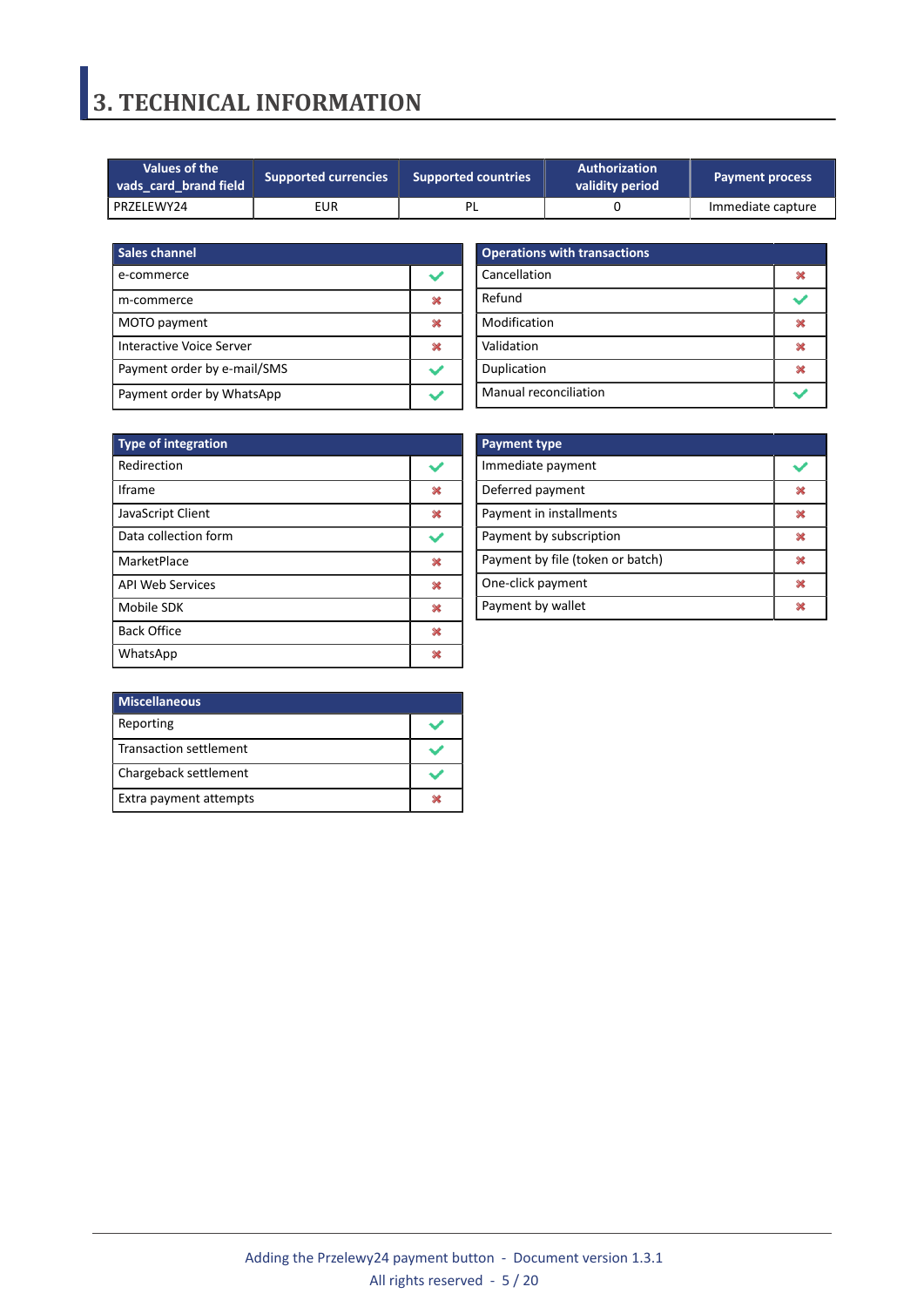# <span id="page-5-0"></span>**4. PREREQUISITES**

In order to enable the Przelewy24 payment method:

- **1.** Contact the Middle Office.
- **2.** Fill out and send the **KYC** and **Merchant Registration Form**.
- **3.** Once all the documents have been validated, the Przelewy24 payment method will be enabled for your shop.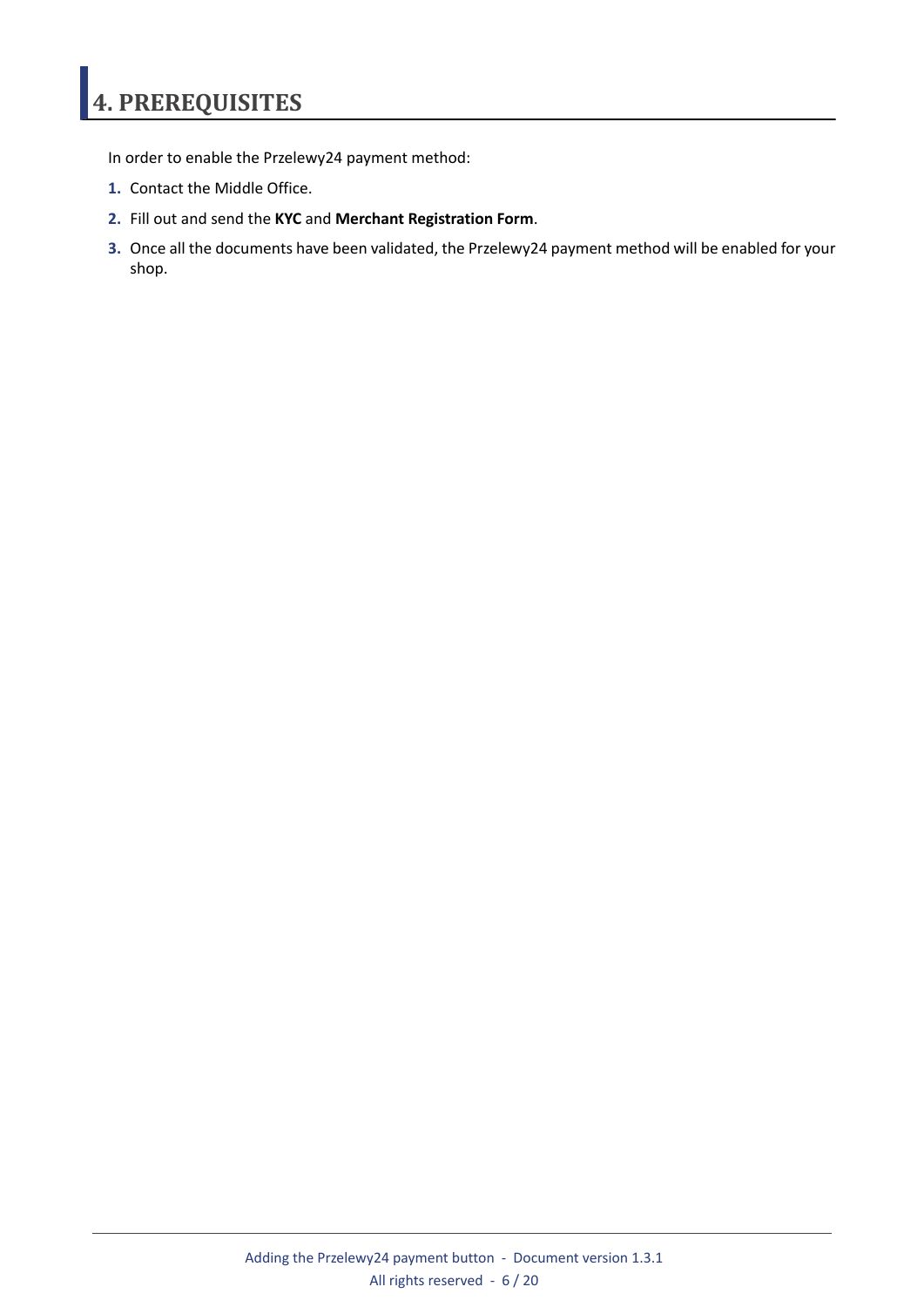

<span id="page-6-0"></span>You will find below the payment flow of a payment via Przelewy24:

#### **Note**:

If the mandatory fields have not been provided (see chapter **Creating a Przelewy24 payment request**), another page is provided to the buyer to allow him or her to fill in their personal details.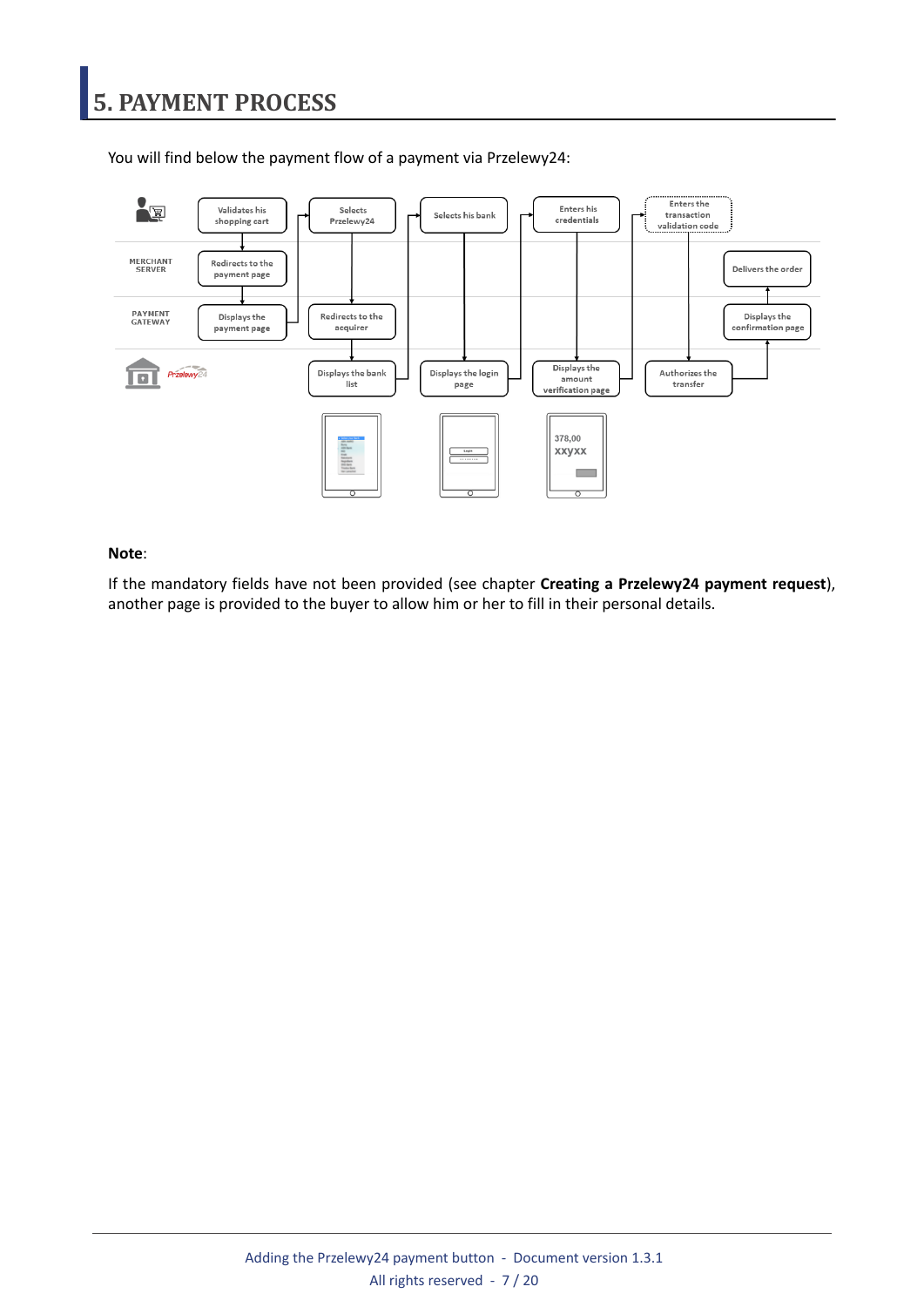# <span id="page-7-0"></span>**6. TRANSACTION SETTLEMENT**

Przelewy24 transactions are supported by the following services:

- Visual transaction reconciliation
- Visual chargeback reconciliation
- Bank reconciliation report
- Chargeback reconciliation report

If you wish to enable or obtain more information on these services, contact the Middle Office.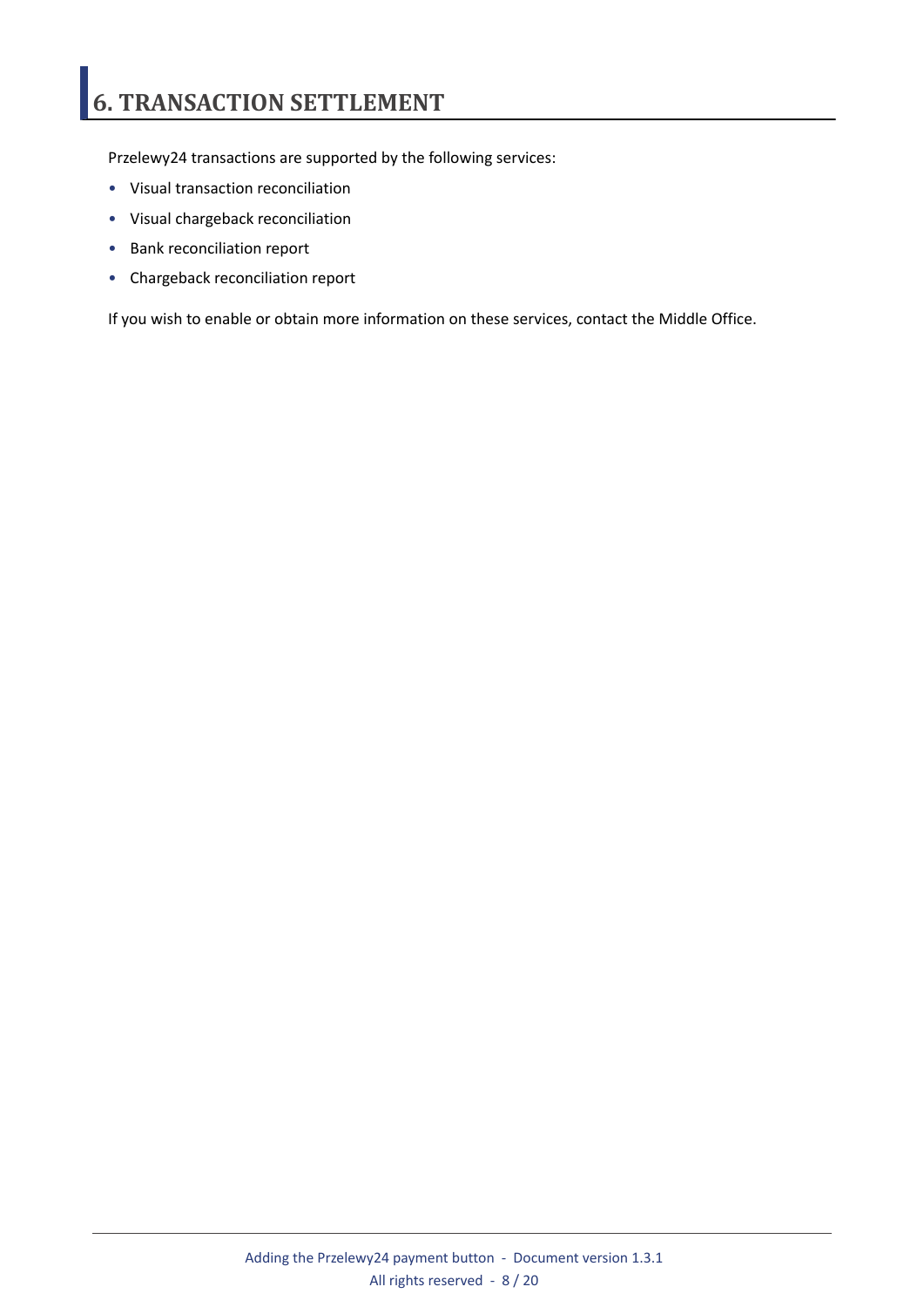## <span id="page-8-0"></span>**7. ESTABLISHING INTERACTION WITH THE PAYMENT GATEWAY**

The interaction with the payment gateway is described in the *Hosted Payment Page Implementation Guide*, available in our online documentation archive.

The merchant website and the payment gateway interact by exchanging data.

To create a payment, this data is sent in an HTML form via the buyer's browser.

At the end of the payment, the result is transmitted to the merchant website in two ways:

- automatically by means of notifications called Instant Notification URLs (also known as IPN or Instant Payment Notification).
- Via the browser when the buyer clicks the button to return to the merchant website.

To guarantee the security of the exchange, the data is signed with a key known only to the merchant and the payment gateway.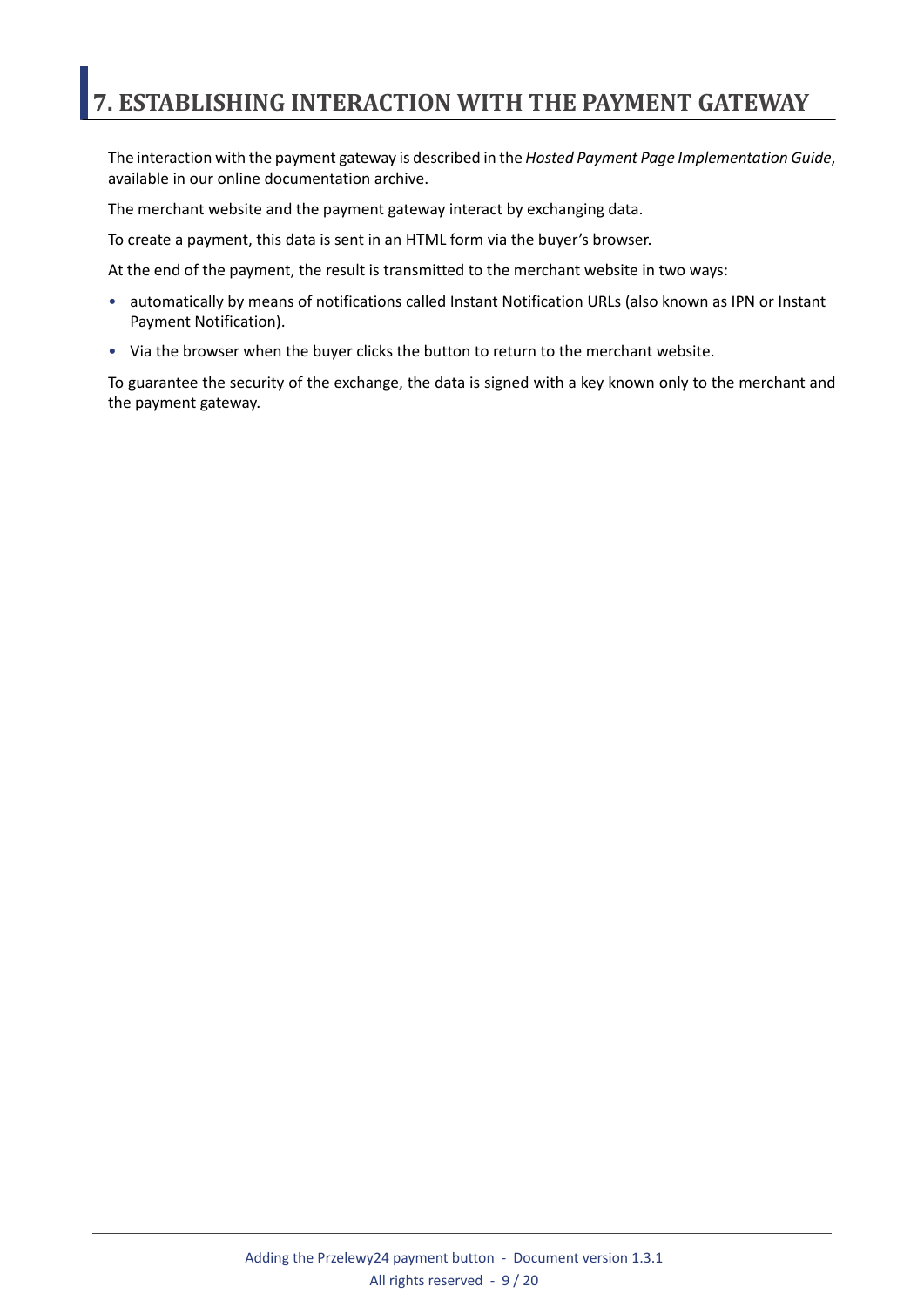## <span id="page-9-0"></span>**8. SETTING UP NOTIFICATIONS**

There are several types of notifications provided in the Expert Back Office.

- Instant Payment Notification URL call
- E-mail sent to the merchant
- E-mail sent to the buyer
- SMS sent to the merchant
- SMS sent to the buyer

They allow to manage the events(payment accepted, payment abandoned by the buyer, payment canceled by the merchant, payment validated by the merchant, etc.) that will trigger a notification sent to the merchant website, the merchant or the buyer.

The notifications of Instant Payment Notification URL call type are very important as they represent the only reliable way for **the merchant website to obtain the payment result.**

If the payment gateway is unable to access the URL of your page, an e-mail will be sent to the shop administrator.

It contains:

- The HTTP code of the encountered error,
- Parts of error analysis,
- Its consequences,
- Instructions via the Expert Back Office to resend the request to the previously defined URL.

To access notification rule management:

- **1.** Sign in to your Merchant Back Office available at this address: *<https://secure.lyra.com/portal/>*
- **2.** Click **Other actions** to access Expert Back Office.
- **3.** Go to the following menu: **Settings** > **Notification rules**.

| <b>Instant Payment Notification</b> | $\boxed{\smash{\sim}}$ E-mail sent to the merchant<br>$\boxed{\smash{\bowtie}}$ E-mail sent to the buyer |
|-------------------------------------|----------------------------------------------------------------------------------------------------------|
| Enabled                             | Reference                                                                                                |
|                                     | Instant Payment Notification URL on batch authorization                                                  |
|                                     | Instant Payment Notification URL at the end of the payment                                               |
|                                     | Instant Payment Notification URL on batch change                                                         |
|                                     | <b>Instant Payment Notification URL on cancellation</b>                                                  |
|                                     | Instant Payment Notification URL on an operation coming from the Back Office                             |

### <span id="page-9-1"></span>**8.1. Setting up the Instant Payment Notification**

This rule allows to notify the merchant website in the following cases:

- Payment accepted
- Payment declined
- Payment waiting for authorization (file analysis is in progress)

#### **This notification is required to communicate the result of the payment request.**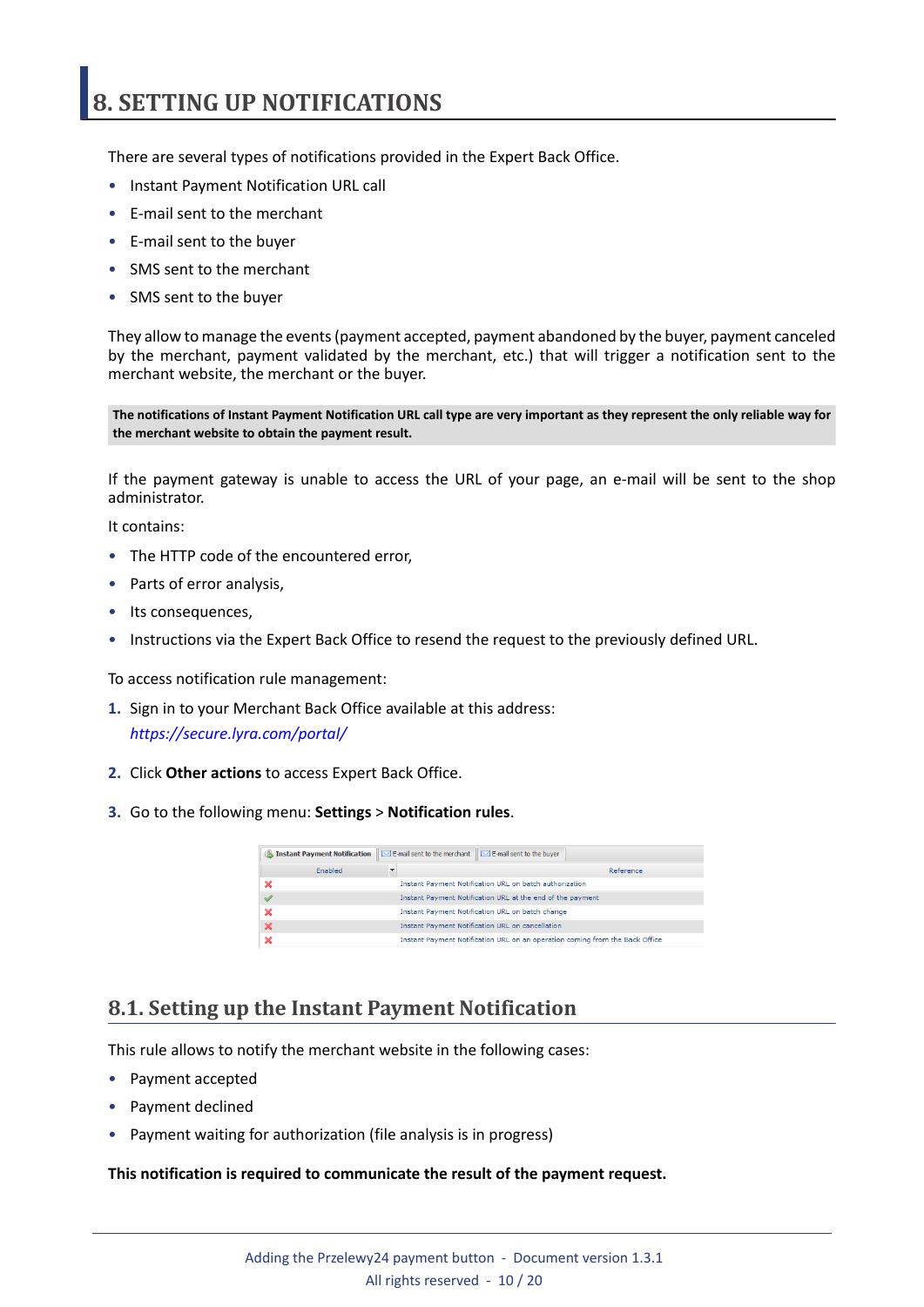It will inform the merchant website of the payment result even if your client has not clicked the "Return **to the shop" button.**

- **1.** Right-click **Instant Payment Notification URL at the end of the payment**.
- **2.** Select **Manage the rule**.
- **3.** Enter the **E-mail address(es) to notify in case of failure** field in the **General settings** section. To specify several e-mail addresses, separate them with a semi-colon.
- **4.** Check the box **Automatic retry in case of failure** if you wish to authorize the gateway to automatically resend the notification in case of a failure (can be done up to 4 times).
- **5.** In the **Instant Payment Notification URL of the API form V1, V2** section, specify the URL of your page in the fields **URL to notify in TEST mode** and **URL to notify in PRODUCTION mode** if you wish to receive notifications in the API form format.
- **6.** Save the changes.

### <span id="page-10-0"></span>**8.2. Setting up a notification on batch change**

In some cases, the final payment result may not be available when the buyer returns to the merchant website.

The payment is then created with the **Waiting for authorization** status.

An automatic mechanism allows to retrieve the final status and update the transaction.

In order to be notified of the final status, you must enable the notification rule for batch modification:

- **1.** Right-click **Instant Payment Notification URL on batch change**.
- **2.** Select **Manage the rule**.
- **3.** Enter the **E-mail address(es) to notify in case of failure** field in the **General settings** section. To specify several e-mail addresses, separate them with a semi-colon.
- **4.** Check the box **Automatic retry in case of failure** if you wish to authorize the gateway to automatically resend the notification in case of a failure (can be done up to 4 times).
- **5.** In the **Instant Payment Notification URL of the API form V1, V2** section, specify the URL of your page in the fields **URL to notify in TEST mode** and **URL to notify in PRODUCTION mode** if you wish to receive notifications in the API form format.
- **6.** In the **REST API Instant Payment Notification URL** section, specify the URL of your page in the fields Target URL of the IPN to notify in TEST mode and Target URL of the IPN to notify in PRODUCTION **mode** if you are using the JavaScript client.
- **7.** Save the changes.
- **8.** Enable the rule by right-clicking **Instant Payment Notification URL on batch change** and select **Enable the rule**.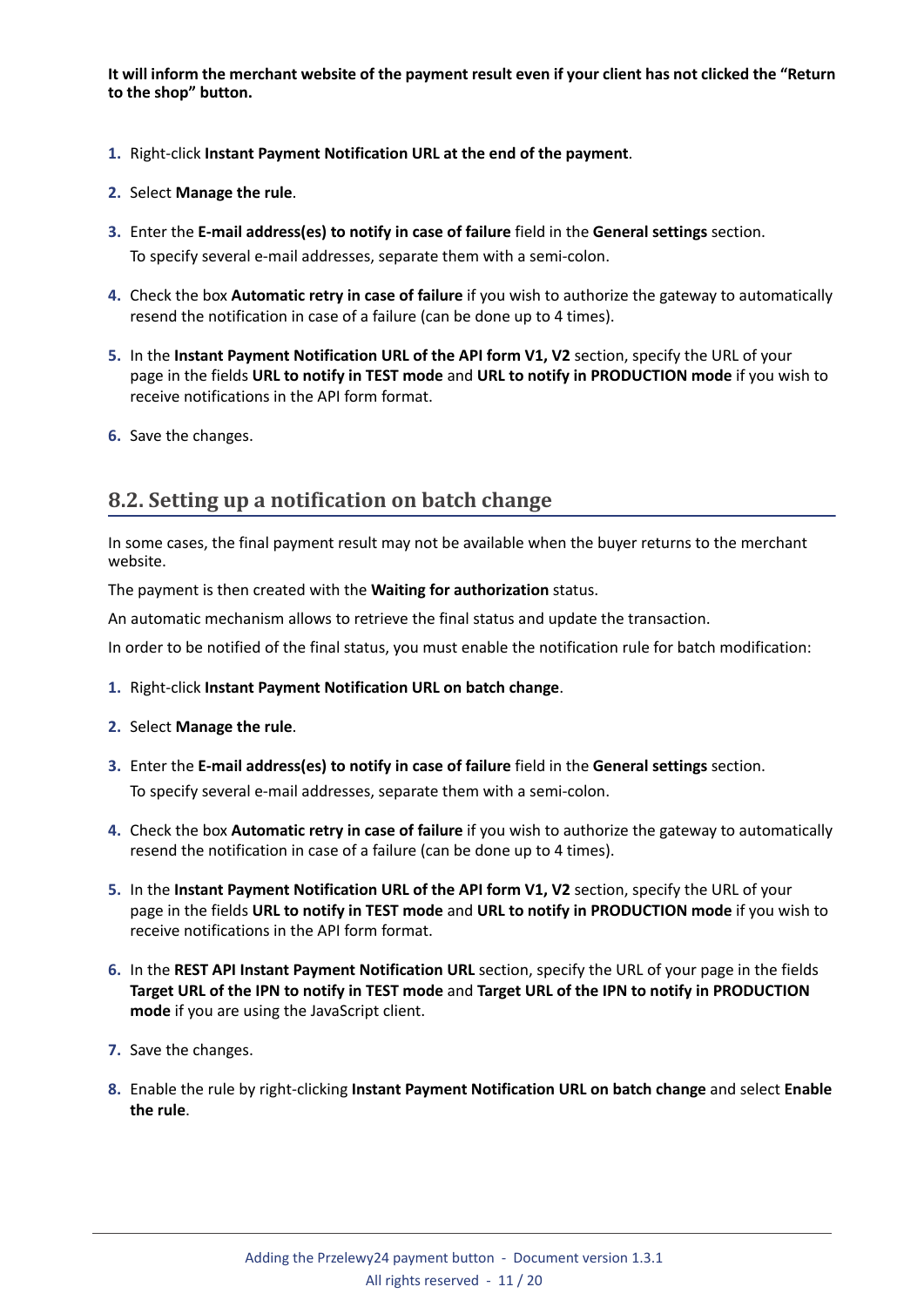<span id="page-11-0"></span>To generate a payment request, you must create an HTML form as follows:

```
<form method="POST" action="https://secure.lyra.com/vads-payment/">
 <input type="hidden" name="parameter1" value="value1" />
 <input type="hidden" name="parameter2" value="value2" />
 <input type="hidden" name="parameter3" value="value3" />
 <input type="hidden" name="signature" value="signature"/>
 <input type="submit" name="pay" value="Pay"/>
\langle/form\rangle
```
It contains:

- The following technical elements:
	- The  $\leq$  form> and  $\leq$ /form> tags that allow to create an HTML form.
	- The **method="POST"** attribute that defines the method used for sending data.
	- The action="*<https://secure.lyra.com/vads-payment/>*" attribute that defines where to send the form data.
- Form data:
	- The shop ID.
	- Information about the payment depending on the use case.
	- Additional information depending on your needs.
	- The signature that ensures the integrity of the form.

This data is added to the form by using the  $\langle$ input> tag:

<input type="hidden" name="parameter1" value="value1" />

For setting the name and value attributes, see the **Data dictionary** chapter also available in the online document archive.

All the data in the form must be encoded in **UTF-8**.

This will allow for the special characters (accents, punctuation marks, etc.) to be correctly interpreted by the payment gateway. Otherwise, the signature will be computed incorrectly and the form will be rejected.

• The **Pay** button for submitting the data: <input type="submit" name="pay" value="Pay"/>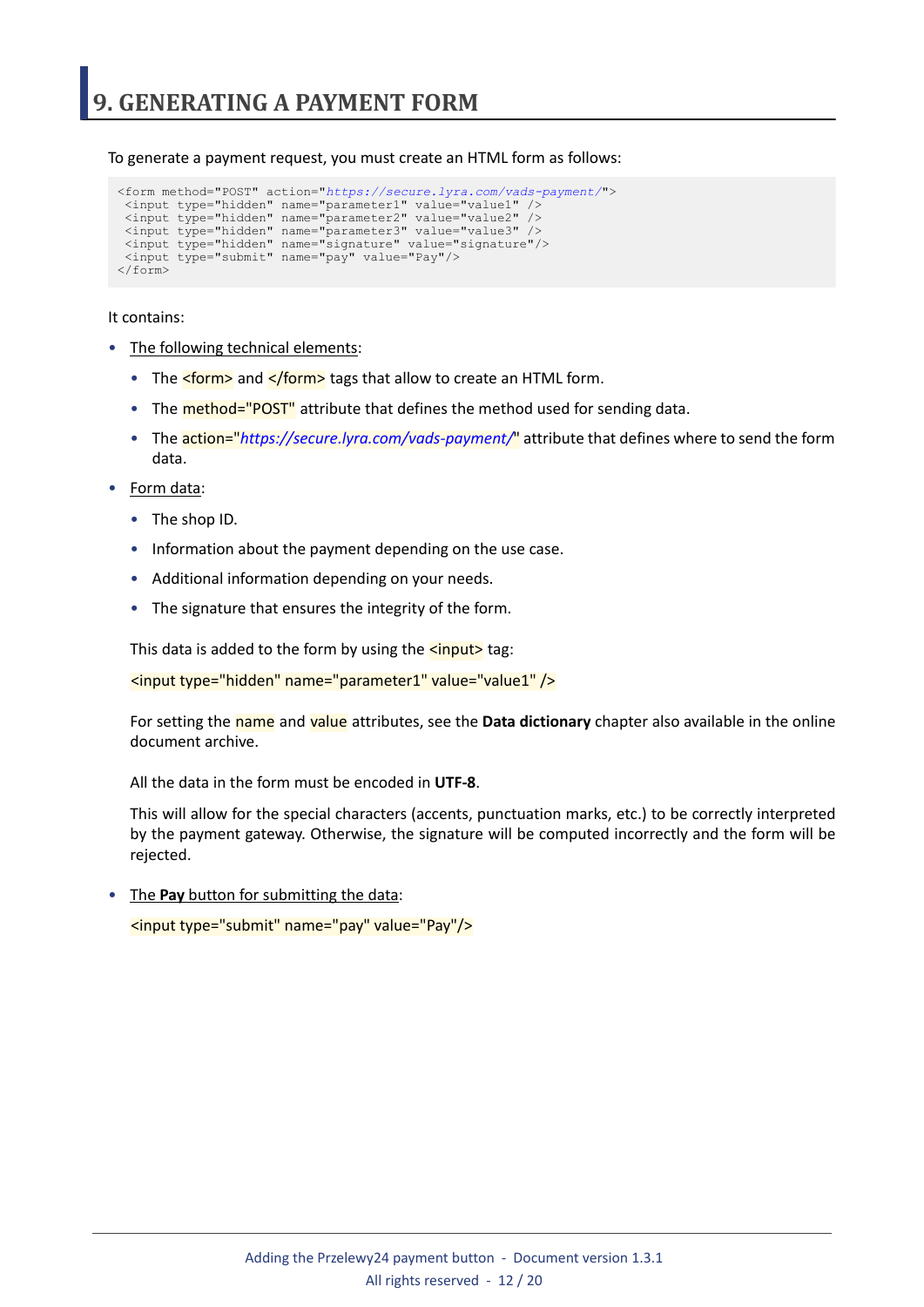Different use cases are presented in the chapters below. This information will allow you to adapt your payment form to your needs.

| <b>Notation</b> | <b>Description</b>                                                                                                                                                      |  |  |  |  |
|-----------------|-------------------------------------------------------------------------------------------------------------------------------------------------------------------------|--|--|--|--|
| a               | Alphabetic characters (from 'A' to 'Z' and from 'a' to 'z')                                                                                                             |  |  |  |  |
| n               | Numeric characters                                                                                                                                                      |  |  |  |  |
| s               | Special characters                                                                                                                                                      |  |  |  |  |
| an              | Alphanumeric characters                                                                                                                                                 |  |  |  |  |
| ans             | Alphanumeric and special characters (except '<' and '>')                                                                                                                |  |  |  |  |
| 3               | Fixed length of 3 characters                                                                                                                                            |  |  |  |  |
| .12             | Variable length up to 12 characters                                                                                                                                     |  |  |  |  |
| json            | JavaScript Object Notation.                                                                                                                                             |  |  |  |  |
|                 | Object containing key/value pairs separated by commas.                                                                                                                  |  |  |  |  |
|                 | It starts with a left brace " $\frac{1}{2}$ " and ends with a right brace " $\frac{1}{2}$ ".                                                                            |  |  |  |  |
|                 | Each key / value pair contains the name of the key between double-quotes followed by ": ", followed by a<br>value.                                                      |  |  |  |  |
|                 | The name of the key must be alphanumeric.<br>The value can be:                                                                                                          |  |  |  |  |
|                 | a character string (in this case it must be framed by double quotes)<br>٠                                                                                               |  |  |  |  |
|                 | a number<br>۰                                                                                                                                                           |  |  |  |  |
|                 | an object<br>٠                                                                                                                                                          |  |  |  |  |
|                 | a table<br>۰                                                                                                                                                            |  |  |  |  |
|                 | a boolean<br>۰                                                                                                                                                          |  |  |  |  |
|                 | empty<br>٠                                                                                                                                                              |  |  |  |  |
|                 | Example: {"name1":45,"name2":"value2", "name3":false}                                                                                                                   |  |  |  |  |
| bool            | Boolean. Can be populated with the true or false value.                                                                                                                 |  |  |  |  |
| enum            | Characterizes a field with a complete list of values.                                                                                                                   |  |  |  |  |
|                 | The list of possible values is given in the field definition.                                                                                                           |  |  |  |  |
| Enum list       | List of values separated by a " $\cdot$ ".                                                                                                                              |  |  |  |  |
|                 | The list of possible values is given in the field definition.                                                                                                           |  |  |  |  |
|                 | Example: vads payment cards=VISA; MASTERCARD                                                                                                                            |  |  |  |  |
| map             | List of key / value pairs separated by a " $\cdot$ ".                                                                                                                   |  |  |  |  |
|                 | Each key / value pair contains the name of the key followed by " $=$ ", followed by a value.<br>The value can be:                                                       |  |  |  |  |
|                 | • a chain of characters                                                                                                                                                 |  |  |  |  |
|                 | a boolean                                                                                                                                                               |  |  |  |  |
|                 | a json object<br>۰                                                                                                                                                      |  |  |  |  |
|                 | an xml object                                                                                                                                                           |  |  |  |  |
|                 | The list of possible values for each key/value pair is provided in the field definition.<br>Example: vads_theme_config=SIMPLIFIED_DISPLAY=true;RESPONSIVE_MODEL=Model_1 |  |  |  |  |

The following table lists the different formats that you can encounter when building your form.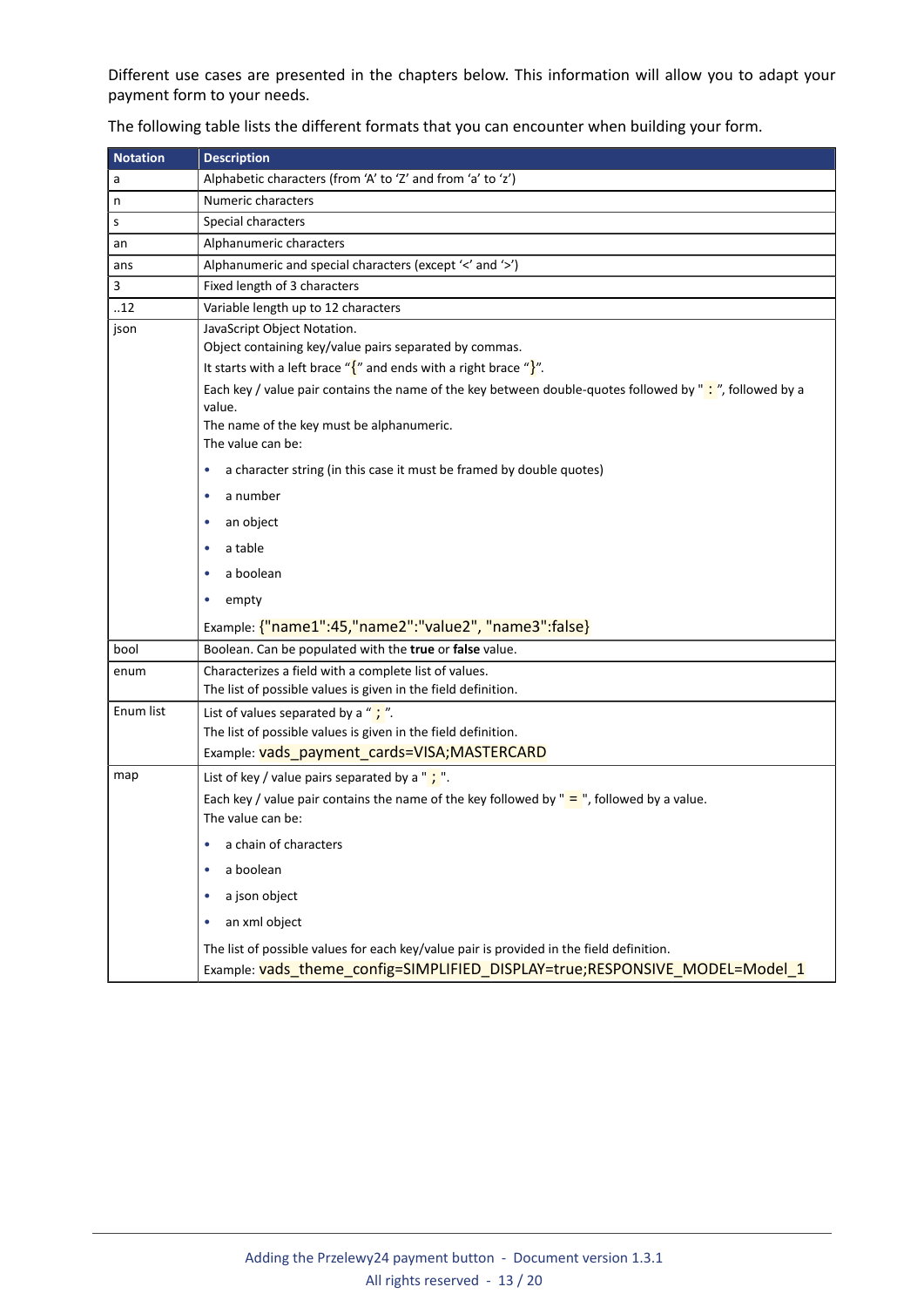## <span id="page-13-0"></span>**9.1. Creating a Przelewy24 payment request**

| 1. Use all the fields presented in the table below to create your payment form. |  |  |  |
|---------------------------------------------------------------------------------|--|--|--|
|                                                                                 |  |  |  |

| <b>Field name</b>    | <b>Description</b>                                                                                                                                                                                                                                | Format         | Value                                                                                                                                      |
|----------------------|---------------------------------------------------------------------------------------------------------------------------------------------------------------------------------------------------------------------------------------------------|----------------|--------------------------------------------------------------------------------------------------------------------------------------------|
| vads_payment_cards   | Allows to force the card type to be used.<br>Leave empty to let the Buyer choose<br>between the eligible payment methods<br>(depending on the currency, the minimum<br>or maximum amount, the technical<br>constraints) associated with the shop. | enum           | PRZELEWY24 to directly call the<br>Przelewy24 payment button.<br>VISA; PRZELEWY24 to provide<br>the choice between VISA and<br>Przelewy24. |
| vads_page_action     | Action to perform                                                                                                                                                                                                                                 | enum           | <b>PAYMENT</b>                                                                                                                             |
| vads_amount          | Payment amount in the smallest currency<br>unit (cents for euro)                                                                                                                                                                                  | n12            | E.g.: 4525 for EUR 45.25                                                                                                                   |
| vads_ctx_mode        | Mode of interaction with the payment<br>gateway                                                                                                                                                                                                   | enum           | <b>TEST or PRODUCTION</b>                                                                                                                  |
| vads currency        | Numeric currency code to be used for the<br>payment, in compliance with the ISO 4217<br>standard (numeric code).                                                                                                                                  | n <sub>3</sub> | Possible(s) value(s):<br>978 (EUR)<br>$\bullet$                                                                                            |
| vads_action_mode     | Acquisition mode for payment method data                                                                                                                                                                                                          | enum           | <b>INTERACTIVE</b>                                                                                                                         |
| vads_cust_email      | Buyer's e-mail address                                                                                                                                                                                                                            | ans150         | E.g.: ABC@example.com                                                                                                                      |
| vads_cust_country    | Country code in compliance with the ISO<br>3166 alpha-2 standard                                                                                                                                                                                  | a2             | Possible value:<br><b>PL</b><br>٠                                                                                                          |
| vads_cust_first_name | First name                                                                                                                                                                                                                                        | ans.63         | E.g.: Laurent                                                                                                                              |
| vads_cust_last_name  | Last name                                                                                                                                                                                                                                         | ans.63         | E.g.: Durant                                                                                                                               |
| vads_payment_config  | Payment type                                                                                                                                                                                                                                      | enum           | <b>SINGLE</b>                                                                                                                              |
| vads_site_id         | Shop ID                                                                                                                                                                                                                                           | n8             | E.g.: 12345678                                                                                                                             |
| vads_trans_date      | Date and time of the payment form in UTC<br>format                                                                                                                                                                                                | n14            | Respect the YYYYMMDDHHMMSS<br>format<br>E.g.: 20200101130025                                                                               |
| vads_trans_id        | Transaction number.<br>Must be unique within the same day (from<br>00:00:00 UTC to 23:59:59 UTC).<br>Warning: this field is not case sensitive.                                                                                                   | an6            | $E.g.:$ xr $T15p$                                                                                                                          |
| vads version         | Version of the exchange protocol with the<br>payment gateway                                                                                                                                                                                      | enum           | V <sub>2</sub>                                                                                                                             |

- **2.** Add optional fields according to your requirements (see **Using additional features** chapter of the *[Implementation](https://docs.lyra.com/en/collect/form-payment/standard-payment/sitemap.html) Guide Hosted Payment Page*).
- **3.** Compute the value of the **signature** field using all the fields of your form that start with **vads\_** (see chapter **Computing the signature** of the *[Implementation](https://docs.lyra.com/en/collect/form-payment/standard-payment/sitemap.html) Guide Hosted Payment Page* available on our website).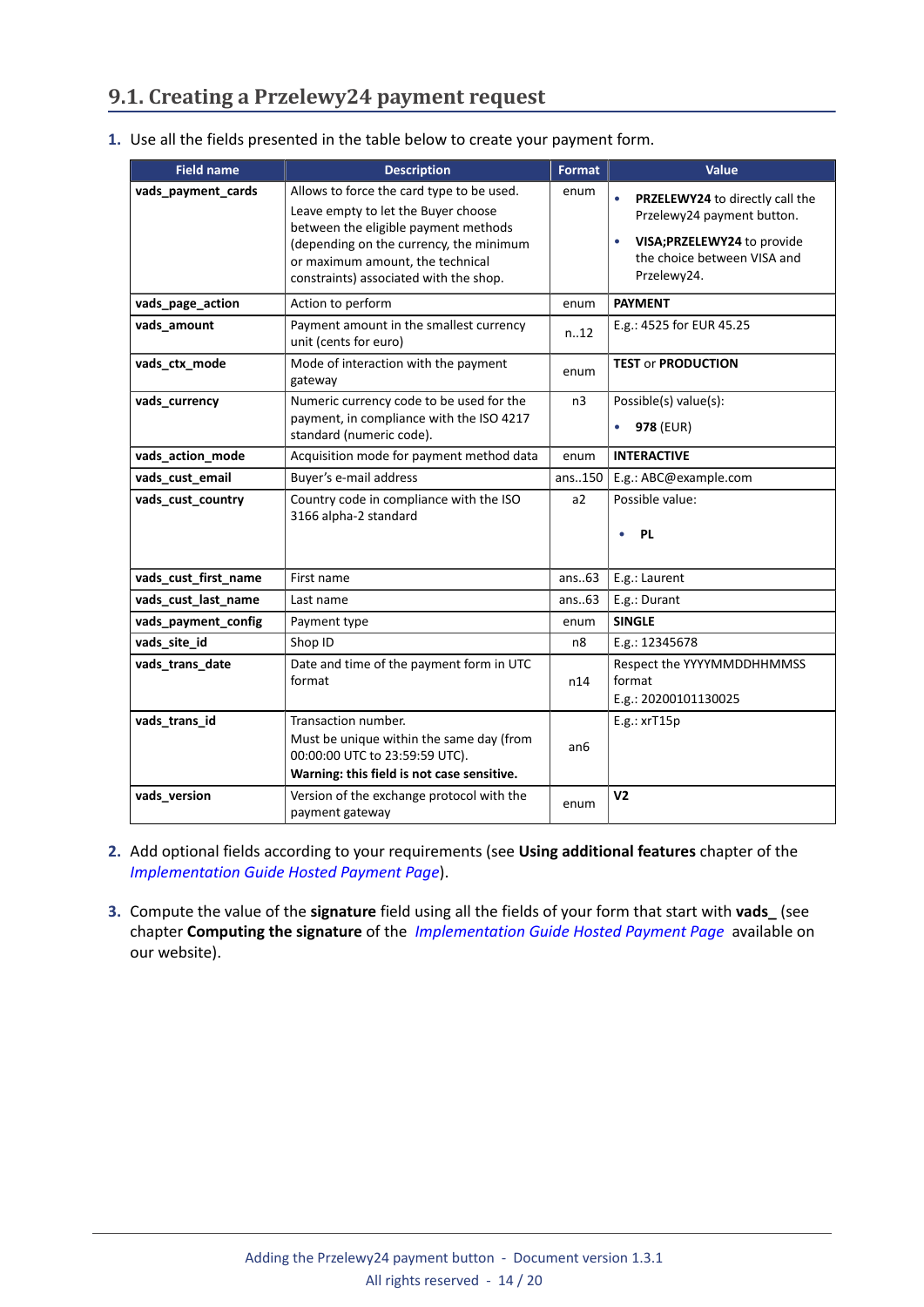<span id="page-14-0"></span>The buyer will be able to finalize his/her purchase once he/she is redirected to the payment page.

The buyer's browser must transmit the payment form data.

## <span id="page-14-1"></span>**10.1. Redirecting the buyer to the payment page**

The URL of the payment gateway is:

*<https://secure.lyra.com/vads-payment/>*

#### Example of parameters sent to the payment gateway:

|                           | <form action="https://secure.lyra.com/vads-payment/" method="POST"></form>                   |
|---------------------------|----------------------------------------------------------------------------------------------|
|                           | <input name="vads action mode" type="hidden" value="INTERACTIVE"/>                           |
|                           | <input name="vads amount" type="hidden" value="2990"/>                                       |
|                           | <input name="vads ctx mode" type="hidden" value="TEST"/>                                     |
|                           | <input name="vads currency" type="hidden" value="985"/>                                      |
|                           | <input name="vads cust country" type="hidden" value="PL"/>                                   |
|                           | <input name="vads cust email" type="hidden" value="me@example.com"/>                         |
|                           | <input name="vads cust first name" type="hidden" value="John"/>                              |
|                           | <input name="vads cust last name" type="hidden" value="Doe"/>                                |
|                           | <input name="vads cust phone" type="hidden" value="+33102030405"/>                           |
|                           | <input name="vads page action" type="hidden" value="PAYMENT"/>                               |
|                           | <input name="vads payment cards" type="hidden" value="PRZELEWY24"/>                          |
|                           | <input name="vads payment confiq" type="hidden" value="SINGLE"/>                             |
|                           | <input name="vads site id" type="hidden" value="12345678"/>                                  |
|                           | <input name="vads trans date" type="hidden" value="20190710101407"/>                         |
|                           | <input name="vads trans id" type="hidden" value="362812"/>                                   |
|                           | <input name="vads version" type="hidden" value="V2"/>                                        |
|                           | <input name="signature" type="hidden" value="NM25DPLKEbtGEHCDHn8MBT4ki6aJI/ODaWhCzCnAfvY="/> |
|                           | <input name="pay" type="submit" value="Pay"/>                                                |
| $\langle$ /form $\rangle$ |                                                                                              |

### <span id="page-14-2"></span>**10.2. Processing errors**

If the payment gateway detects an error while receiving the form, an error message will appear and the buyer will not be able to proceed to the payment.

#### In TEST mode

The message indicates the source of the error and provides a link to the error code description to help you fix it.

#### In PRODUCTION mode

The message simply indicates to the buyer that a technical problem has occurred.

In both cases the merchant receives a notification e-mail.

It contains:

- the source of the error,
- a link to possible causes to facilitate its analysis,
- all the fields of the form.

A description of the error codes with their possible causes is available on our website

*<https://docs.lyra.com/fr/collect/error-code/error-00.html>*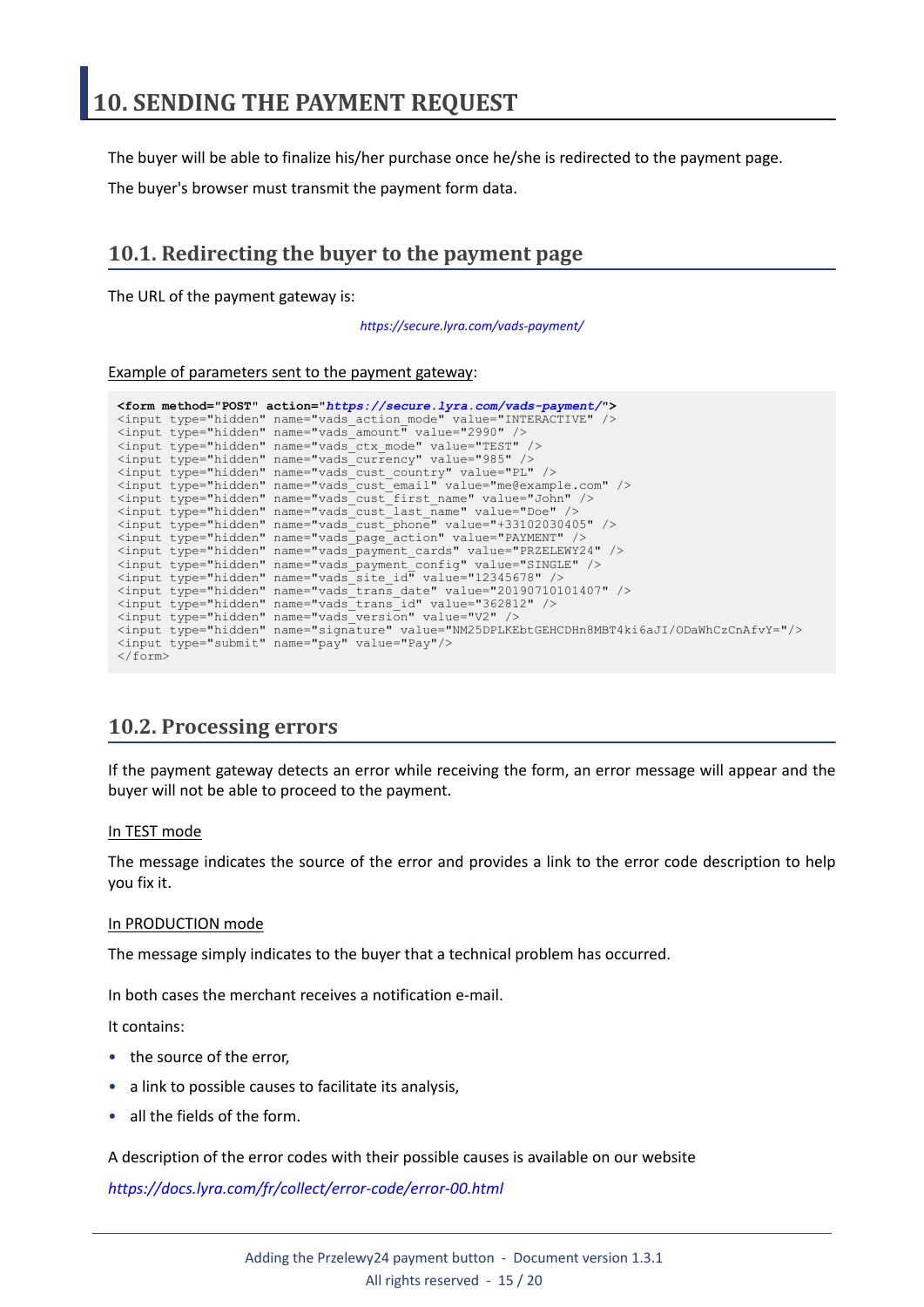Error codes specific to the PRZELEWY24 payment method:

| Code  | <b>Message</b>                               | Description of the error                                           |
|-------|----------------------------------------------|--------------------------------------------------------------------|
| 10104 | UNAVAILABLE PAYMENT METHOD                   | The PRZELEWY24 card type is not<br>activated for your Merchant ID. |
| 10124 | CURRENCY NOT SUPPORTED                       | No card type supports the requested<br>currency.                   |
| 10197 | LYRA COLLECT METHOD NOT AVAILABLE IN COUNTRY | No card type supports the requested<br>country.                    |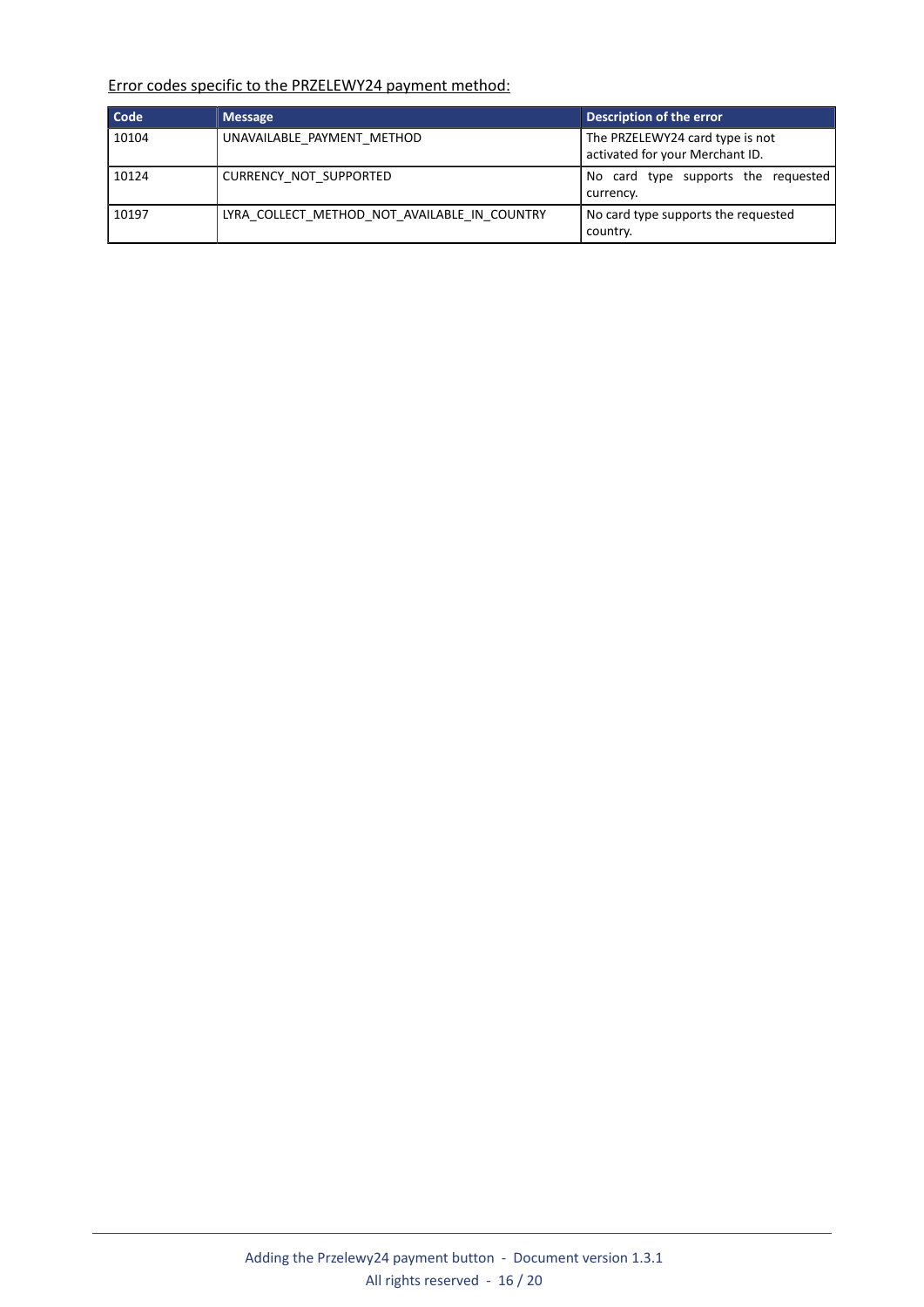<span id="page-16-0"></span>The analysis of the payment result is described in the *Hosted Payment Page Implementation Guide* available in our online documentation archive (*<https://docs.lyra.com/fr/>*).

This document only describes the steps for processing data relative to the response of a payment made with Przelewy24.

## <span id="page-16-1"></span>**11.1. Processing the response data**

Here is an example of analysis to guide you through processing the response data.

**1.** Identify the order by retrieving the value of the **vads\_order\_id** field if you have transmitted it in the payment form.

Make sure that the order status has not been updated yet.

**2.** Retrieve the payment result transmitted in the **vads\_trans\_status** field.

Its value allows you to define the order status.

| <b>VALUE</b>                 | <b>DESCRIPTION</b>                                                            |  |
|------------------------------|-------------------------------------------------------------------------------|--|
| <b>CAPTURED</b>              | Captured                                                                      |  |
|                              | The transaction is accepted.                                                  |  |
|                              | It is visible in the Captured transactions tab.                               |  |
|                              | Debit is immediate (no capture file is sent to the acquirer).                 |  |
| <b>REFUSED</b>               | <b>Declined</b>                                                               |  |
|                              | Transaction is declined.                                                      |  |
|                              | See the following chapter to obtain more information on the rejected payment. |  |
| <b>WAITING AUTHORISATION</b> | Waiting for authorization.                                                    |  |
|                              | Waiting for the response from the acquirer.                                   |  |

- **3.** Retrieve the payment reference transmitted in the **vads\_trans\_id** field.
- **4.** Retrieve the field **vads\_trans\_uuid** containing the transaction generated unique reference by the payment server.
- **5.** Retrieve the value of the **vads\_trans\_date** field to identify the payment date.
- **6.** Retrieve the used amount and currency. To do this, retrieve the values of the following fields:

| Field name              | <b>Description</b>                                                                              |  |
|-------------------------|-------------------------------------------------------------------------------------------------|--|
| vads amount             | Payment amount in the smallest currency unit.                                                   |  |
| vads_currency           | Numeric code of the currency used for the payment.                                              |  |
| vads_change_rate        | Exchange rate used for calculating the effective payment amount (see<br>vads effective amount). |  |
| vads_effective_amount   | Payment amount in the currency used for the capture in the bank.                                |  |
| vads_effective_currency | Numeric code of the currency that will be used for the capture at the bank.                     |  |

*Table 1: Analysis of the payment amount and currency*

**7.** Retrieve the payment method data used for the payment by analyzing the following fields:

| <b>Field name</b>     | <b>Description</b>                                       |  |
|-----------------------|----------------------------------------------------------|--|
| vads card brand       | Used payment method. Populated with: PRZELEWY24          |  |
| vads acquirer network | Acquirer network code. Populated with: LYRA COLLECT PPRO |  |

**8.** Retrieve all the order, buyer and shipping details.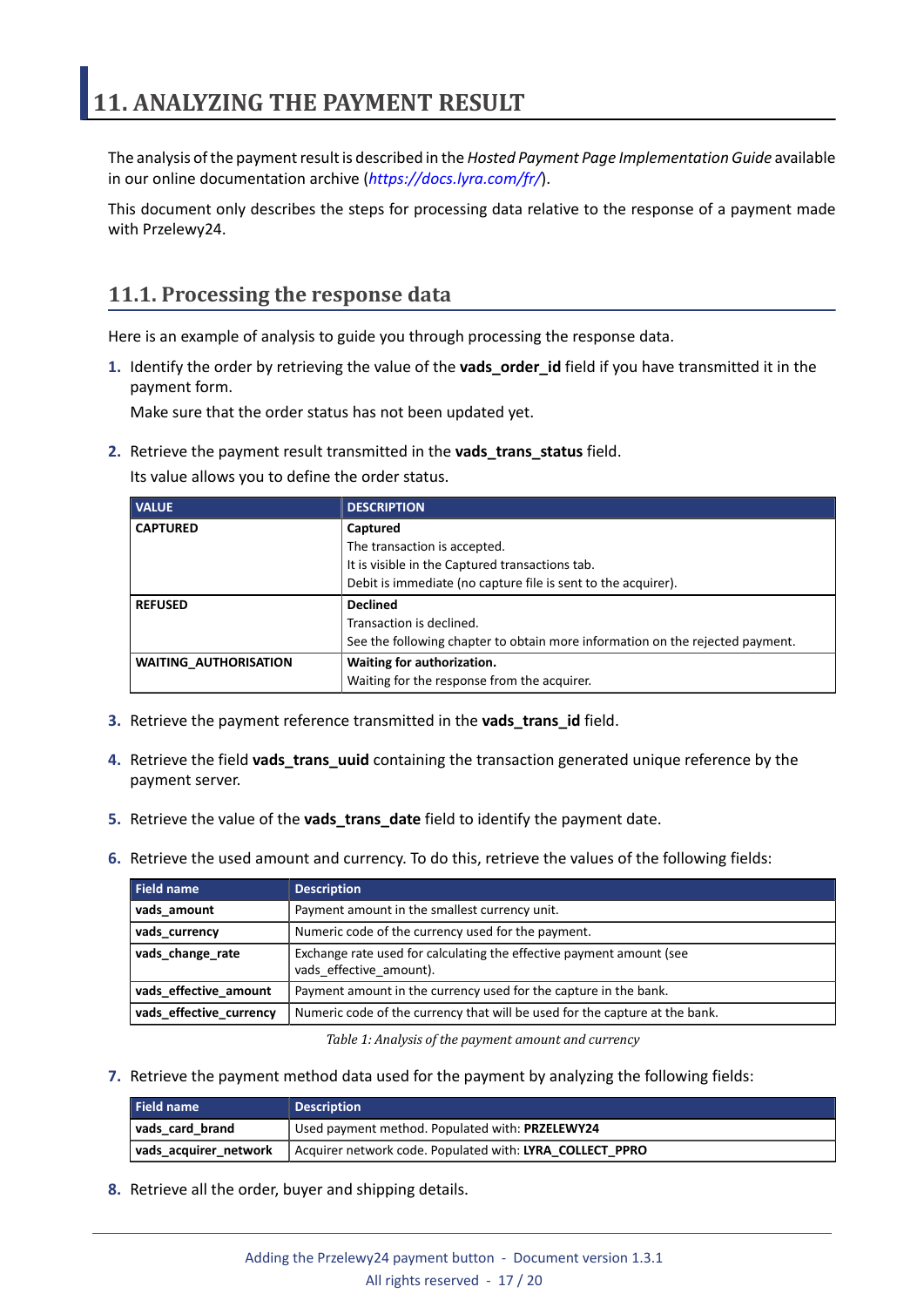These details will be provided in the response only of they have been transmitted in the payment form.

Their values are identical to the ones submitted in the form.

**9.** Proceed to order update.

## <span id="page-17-0"></span>**11.2. Analyzing the result of the authorization request**

The result of the authorization is specified in the **vads\_auth\_result** field.

This field is set to:

- **0** when the payment is successful,
- one of the values below when the payment is rejected:

| <b>Codes</b> | <b>Description</b>                   | <b>Comment</b>                            |
|--------------|--------------------------------------|-------------------------------------------|
| 1010         | Unknown error                        |                                           |
| 1011         | Incorrect information                | A non-exhaustive list of possible cases:  |
|              |                                      | Invalid cardholder number<br>$\bullet$    |
|              |                                      | <b>Invalid CVV</b><br>$\bullet$           |
|              |                                      | Invalid expiration date                   |
|              |                                      | Invalid buyer country                     |
|              |                                      | Invalid transaction currency<br>$\bullet$ |
| 1012         | Payment abandoned by the user        |                                           |
| 1013         | Expired                              | A non-exhaustive list of possible cases:  |
|              |                                      | <b>Expired session</b><br>$\bullet$       |
| 1014         | Technical error on the acquirer side | Contact the tech support.                 |
| 1016         | Canceled by the acquirer             | A non-exhaustive list of possible cases:  |
|              |                                      | Risk management module<br>$\bullet$       |
|              |                                      | failed buyer authentication               |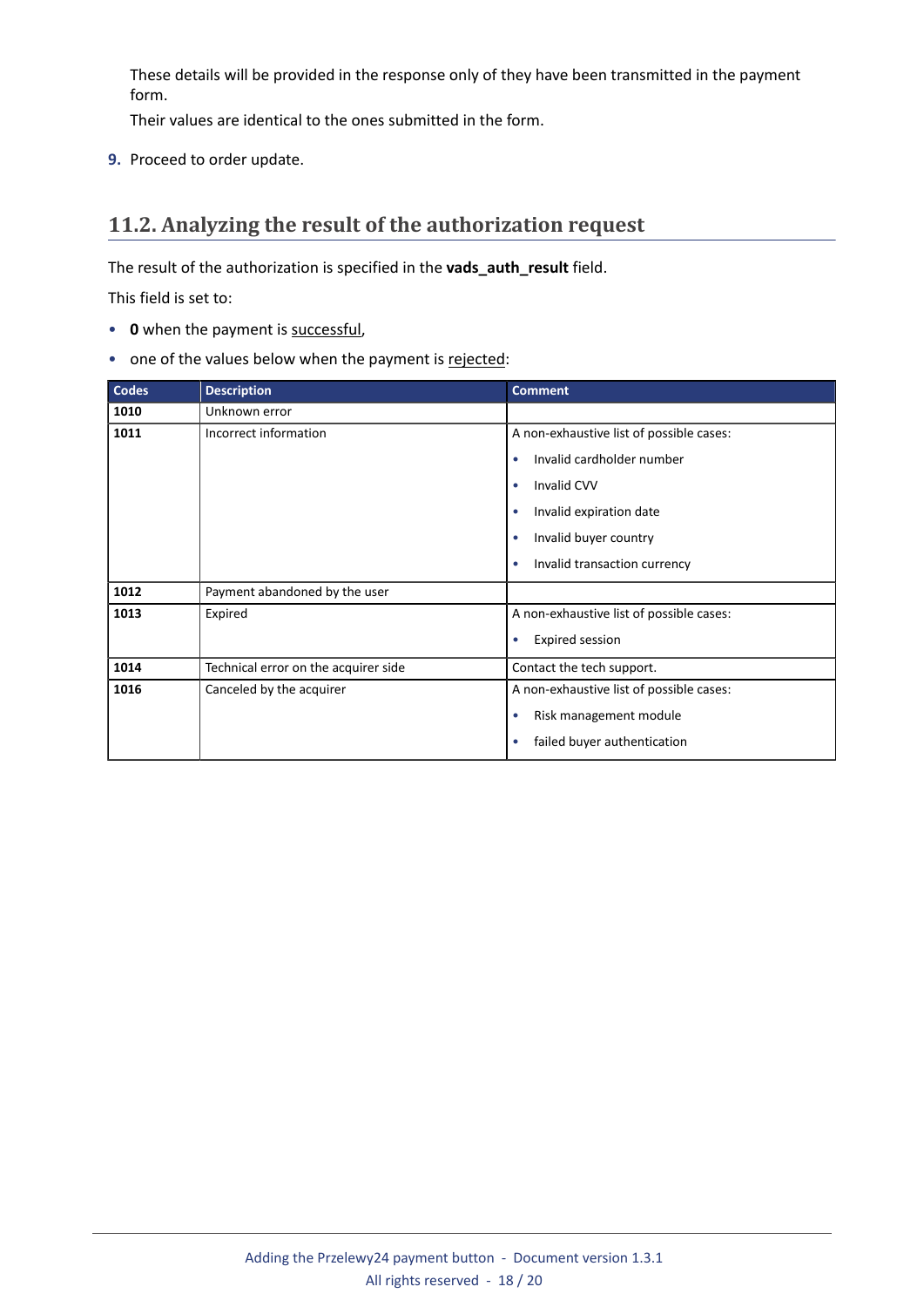## <span id="page-18-0"></span>**12. MAKING A REFUND VIA THE MERCHANT BACK OFFICE**

To initiate a refund request from your Merchant Back Office:

- **1.** Display the **Transactions** tab.
- **2.** Select the transaction.

Click on the **Filters** icon ( $\equiv$ ) to search for the relevant transaction if it is not on the transactions list.

**3.** Display the **contextual menu**.

Click on the **...** icon.

- **4.** Click the **Refund** button. The dialog box **Request a refund for this transaction** appears.
- **5.** Enter the amount to be refunded. The amount to refund cannot be greater than the transaction initial amount.
- **6.** Click on **OK** to save your request.

Once the request done, Lyra Collect checks if the payment account balance is sufficient to support the refund amount.

Once the request processed, the refund amount is deducted from the next fund transfer.